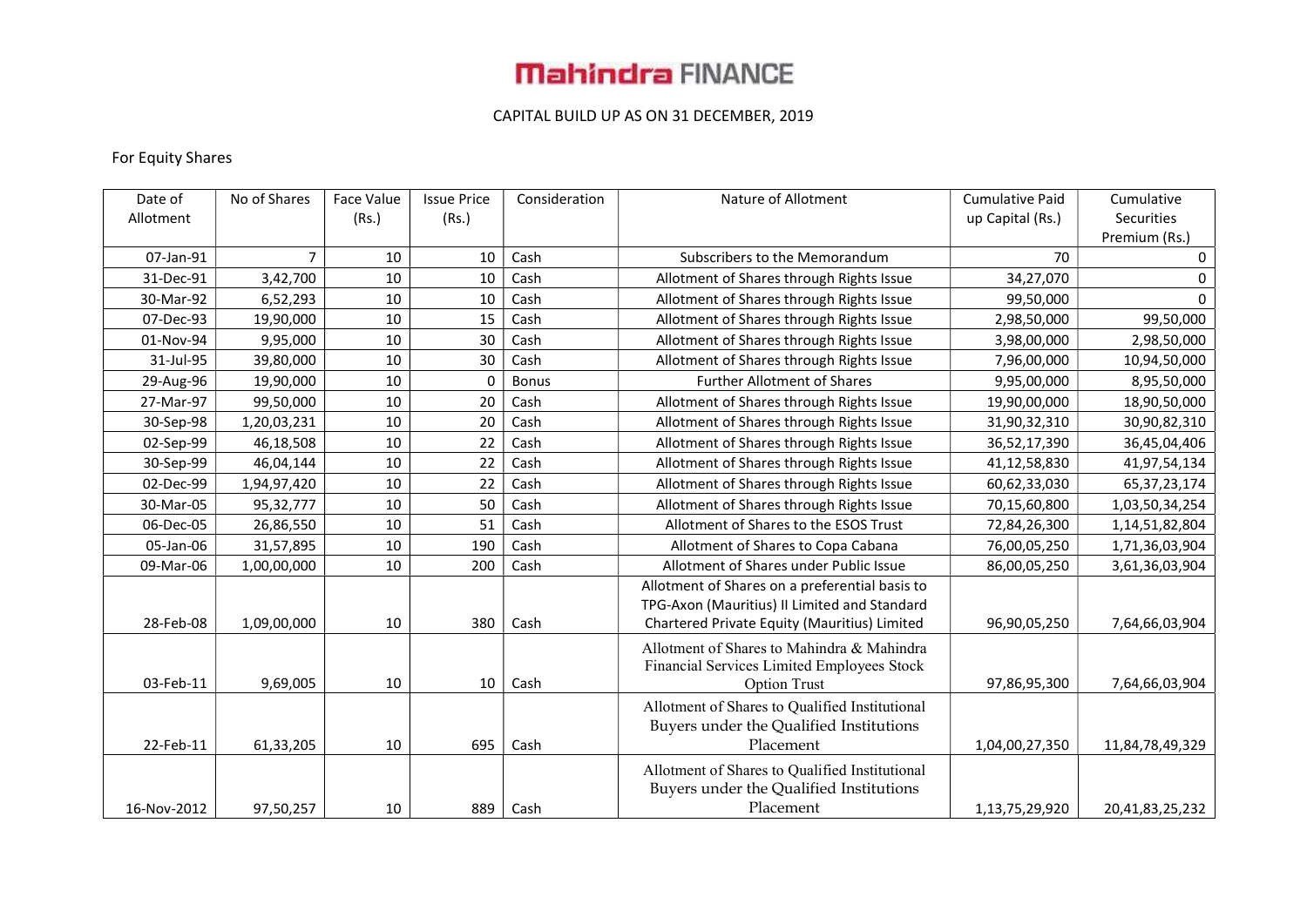### CAPITAL BUILD UP AS ON 31 DECEMBER, 2019

### For Equity Shares

| <b>Balance as on</b> |              |                         |                |                |                |                     |
|----------------------|--------------|-------------------------|----------------|----------------|----------------|---------------------|
| 31-Mar-2013          | 56,87,64,960 | $\mathbf 2$             |                |                | 1,13,75,29,920 | 20, 15, 58, 07, 775 |
| <b>Balance as on</b> |              |                         |                |                |                |                     |
| 30-June-2013         | 56,87,64,960 | $\mathbf 2$             | $\blacksquare$ |                | 1,13,75,29,920 | 20, 15, 81, 78, 959 |
| <b>Balance as on</b> |              |                         |                |                |                |                     |
| 30-Sep-2013          | 56,87,64,960 | 2                       | $\blacksquare$ | $\blacksquare$ | 1,13,75,29,920 | 20, 16, 42, 13, 353 |
| <b>Balance as on</b> |              |                         |                |                |                |                     |
| 31-Dec-2013          | 56,87,64,960 | $\mathbf{2}$            | $\blacksquare$ |                | 1,13,75,29,920 | 20, 16, 44, 50, 006 |
| <b>Balance as on</b> |              |                         |                |                |                |                     |
| 31-Mar-2014          | 56,87,64,960 | $\mathbf 2$             |                |                | 1,13,75,29,920 | 20, 18, 24, 73, 991 |
| <b>Balance as on</b> |              |                         |                |                |                |                     |
| 30-June-2014         | 56,87,64,960 | 2                       |                |                | 1,13,75,29,920 | 20, 19, 53, 14, 010 |
| <b>Balance as on</b> |              |                         |                |                |                |                     |
| 30-Sept-2014         | 56,87,64,960 | $\mathbf{2}$            |                |                | 1,13,75,29,920 | 20, 20, 57, 14, 511 |
| <b>Balance as on</b> |              |                         |                |                |                |                     |
| 31-Dec-2014          | 56,87,64,960 | $\mathbf 2$             |                |                | 1,13,75,29,920 | 20, 20, 72, 64, 778 |
| <b>Balance as on</b> |              |                         |                |                |                |                     |
| 31-Mar-2015          | 56,87,64,960 | $\mathbf{2}$            |                |                | 1,13,75,29,920 | 20, 23, 24, 24, 516 |
| <b>Balance as on</b> |              |                         |                |                |                |                     |
| 30-June-2015         | 56,87,64,960 | $\mathbf{2}$            | $\blacksquare$ |                | 1,13,75,29,920 | 20,23,68,02,919     |
| <b>Balance as on</b> |              |                         |                |                |                |                     |
| 30-Sep-2015          | 56,87,64,960 | $\mathbf 2$             |                |                | 1,13,75,29,920 | 20,24,63,35,968     |
| <b>Balance as on</b> |              |                         |                |                |                |                     |
| 31-Dec-2015          | 56,87,64,960 | $\overline{\mathbf{2}}$ |                |                | 1,13,75,29,920 | 20,29,03,75,662     |
| <b>Balance as on</b> |              |                         |                |                |                |                     |
| 31-Mar-2016          | 56,87,64,960 | $\mathbf 2$             |                |                | 1,13,75,29,920 | 20, 32, 52, 39, 633 |
| <b>Balance as on</b> |              |                         |                |                |                |                     |
| 30-June-2016         | 56,87,64,960 | $\mathbf{2}$            |                |                | 1,13,75,29,920 | 20,14,96,36,408     |
| <b>Balance as on</b> |              |                         |                |                |                |                     |
| 30-Sep-2016          | 56,87,64,960 | $\mathbf{2}$            |                |                | 1,13,75,29,920 | 20, 16, 40, 66, 658 |
| <b>Balance as on</b> |              |                         |                |                |                |                     |
| 31-Dec-2016          | 56,87,64,960 | $\mathbf{2}$            |                |                | 1,13,75,29,920 | 20, 23, 41, 98, 785 |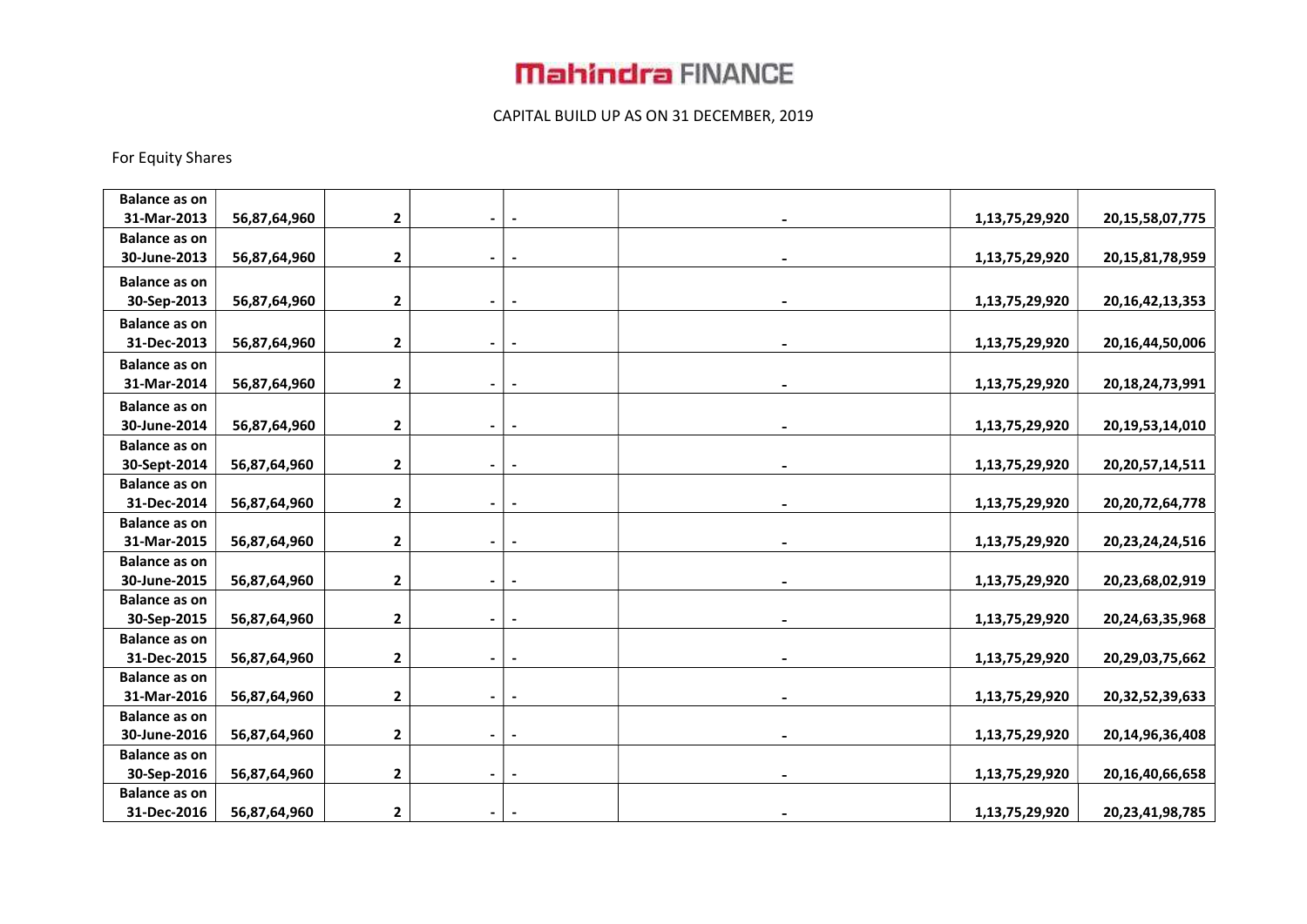### CAPITAL BUILD UP AS ON 31 DECEMBER, 2019

### For Equity Shares

| <b>Balance as on</b> |              |              |                          |                          |                                                |                |                     |
|----------------------|--------------|--------------|--------------------------|--------------------------|------------------------------------------------|----------------|---------------------|
| 31-Mar-2017          | 56,87,64,960 | 2            | -                        |                          |                                                | 1,13,75,29,920 | 20, 26, 27, 98, 319 |
| <b>Balance as on</b> |              |              |                          |                          |                                                |                |                     |
| 30-June-2017         | 56,87,64,960 | 2            | $\overline{\phantom{0}}$ |                          |                                                | 1,13,75,29,920 | 20, 26, 76, 46, 254 |
| <b>Balance as on</b> |              |              |                          |                          |                                                |                |                     |
| 30-Sept-2017         | 56,87,64,960 | 2            | $\overline{\phantom{0}}$ |                          |                                                | 1,13,75,29,920 | 20,07,55,67,219     |
|                      |              |              |                          |                          | Allotment of Shares on a preferential basis to |                |                     |
| 30-Nov-2017          | 2,50,00,000  | $\mathbf{2}$ | 422                      | <b>CASH</b>              | Mahindra & Mahindra Limited.                   | 1,18,75,29,920 | 30,48,14,03,664     |
|                      |              |              |                          |                          | Allotment of Shares to Qualified Institutional |                |                     |
|                      |              |              |                          |                          | Buyers under the Qualified Institutions        |                |                     |
| 07-Dec-2017          | 2,40,00,000  | $\mathbf{2}$ | 440                      | <b>CASH</b>              | Placement                                      | 1,23,55,29,920 | 40,99,34,03,664     |
| <b>Balance as on</b> |              |              |                          |                          |                                                |                |                     |
| 31-Dec-2017          | 61,77,64,960 | $\mathbf{2}$ | $\overline{\phantom{0}}$ | $\blacksquare$           |                                                | 1,23,55,29,920 | 41,01,07,17,190     |
| <b>Balance as on</b> |              |              |                          |                          |                                                |                |                     |
| 31-Mar-2018          | 61,77,64,960 | $\mathbf{2}$ | $\overline{\phantom{0}}$ | $\overline{\phantom{a}}$ |                                                | 1,23,55,29,920 | 41,13,79,28,040     |
| <b>Balance as on</b> |              |              |                          |                          |                                                |                |                     |
| 30-June-2018         | 61,77,64,960 | $\mathbf{2}$ | $\overline{\phantom{0}}$ | $\blacksquare$           |                                                | 1,23,55,29,920 | 41,15,09,00,915     |
| <b>Balance as on</b> |              |              |                          |                          |                                                |                |                     |
| 30-Sept-2018         | 61,77,64,960 | $\mathbf{2}$ | -                        |                          |                                                | 1,23,55,29,920 | 41,44,55,01,885     |
| <b>Balance as on</b> |              |              |                          |                          |                                                |                |                     |
| 31-Dec-2018          | 61,77,64,960 | $\mathbf{2}$ | -                        |                          |                                                | 1,23,55,29,920 | 41,49,76,32,092     |
| <b>Balance as on</b> |              |              |                          |                          |                                                |                |                     |
| 31                   |              |              |                          |                          |                                                |                |                     |
| -Mar-2019            | 61,77,64,960 | $\mathbf{2}$ | $\overline{\phantom{0}}$ | $\overline{\phantom{a}}$ |                                                | 1,23,55,29,920 | 41,52,12,59,000     |
| <b>Balance as on</b> |              |              |                          |                          |                                                |                |                     |
| 30-Jun-2019          | 61,77,64,960 | $\mathbf{2}$ | $\blacksquare$           |                          |                                                | 1,23,55,29,920 | 41,52,85,68,000     |
| <b>Balance as on</b> |              |              |                          |                          |                                                |                |                     |
| 30-Sept-2019         | 61,77,64,960 | $\mathbf{2}$ | $\blacksquare$           | $\overline{\phantom{a}}$ |                                                | 1,23,55,29,920 | 41,53,76,39,000     |
| <b>Balance as on</b> |              |              |                          |                          |                                                |                |                     |
| 31-Dec-2019          | 61,77,64,960 | $\mathbf{2}$ | $\blacksquare$           |                          |                                                | 1,23,55,29,920 | 41,64,76,70,000     |